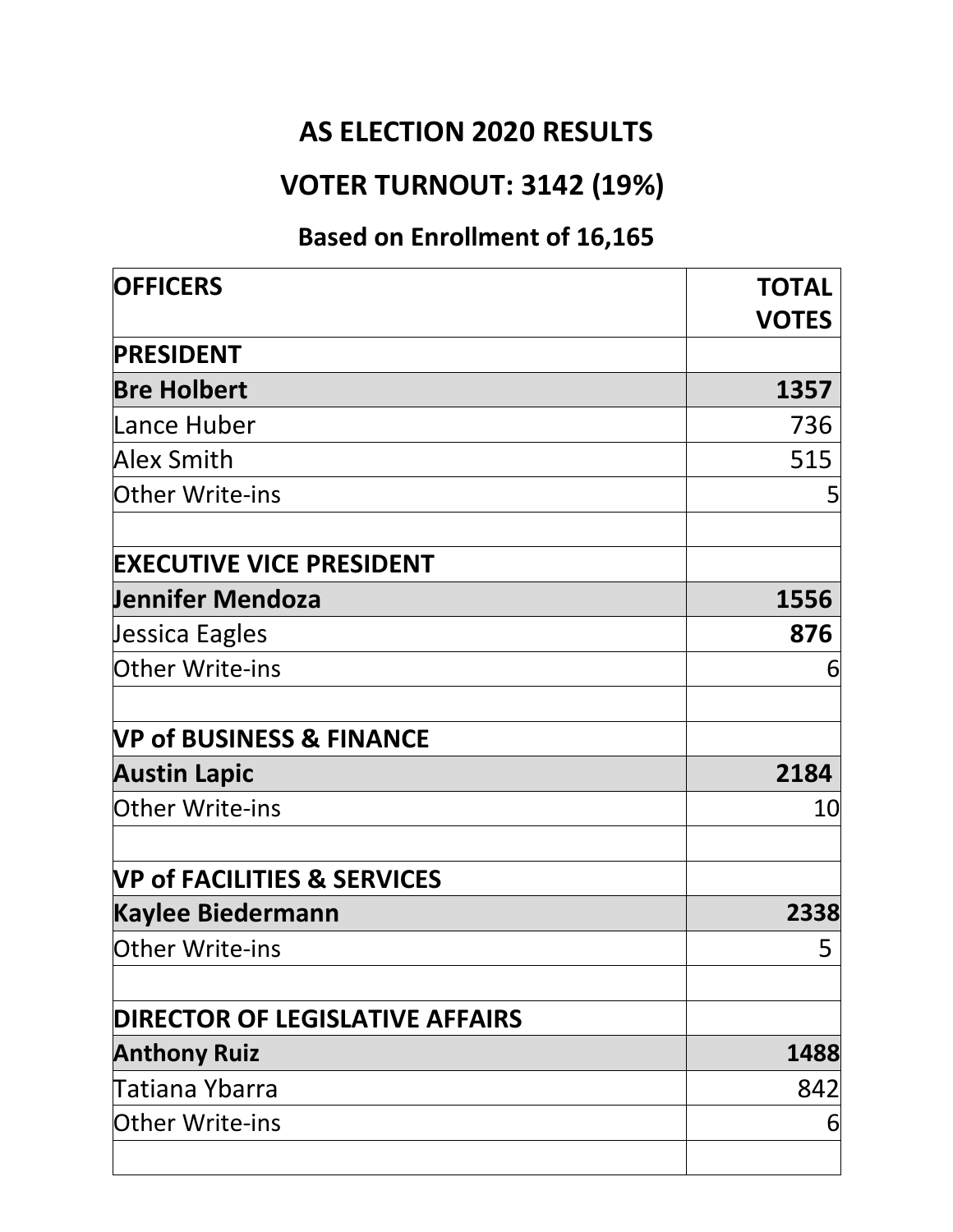| <b>DIRECTOR OF UNIVERSITY AFFAIRS</b>         |      |
|-----------------------------------------------|------|
| <b>Ella Snyder</b>                            | 2202 |
| <b>Other Write-ins</b>                        | 8    |
| <b>COMMISSIONER OF COMMUNITY AFFAIRS</b>      |      |
| <b>Kiley Kirkpatrick</b>                      | 1228 |
| Camy Wilson                                   | 879  |
| <b>Tyler Jenkins</b>                          | 659  |
| <b>Other Write-ins</b>                        | 3    |
| <b>COMMISSIONER OF SUSTAINABILITY AFFAIRS</b> |      |
| Nick Blackwell (Write-in)                     | 70   |
| <b>Other Write-ins</b>                        | 167  |
| <b>COMMISSIONER OF DIVERSITY AFFAIRS</b>      |      |
| Logan Lee                                     | 2199 |
| <b>Other Write-ins</b>                        | 9    |
| <b>COMMISSIONER OF STUDENT ORGANIZATIONS</b>  |      |
| <b>&amp; RESOURCES</b>                        |      |
| <b>Sydney Puccetti</b>                        | 1334 |
| Kylie Lindquist                               | 1036 |
| <b>Other Write-ins</b>                        | 4    |
|                                               |      |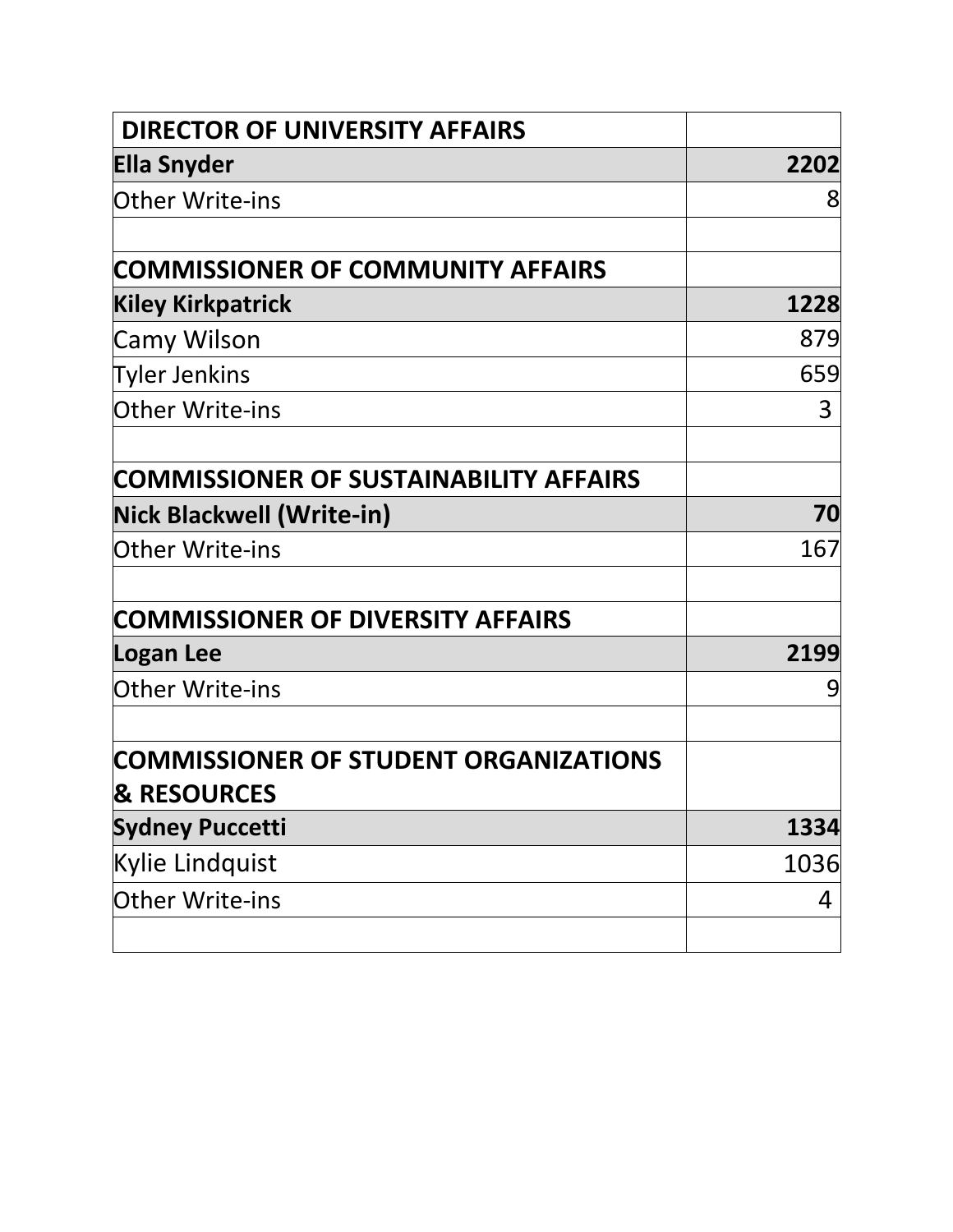| <b>SENATORS</b>                                                                        |      |
|----------------------------------------------------------------------------------------|------|
| <b>COLLEGE OF AGRICULTURE</b>                                                          |      |
| <b>Michelle Borges</b>                                                                 | 2066 |
| <b>Other Write-ins</b>                                                                 | 6    |
| <b>COLLEGE OF BEHAVIORAL AND SOCIAL</b>                                                |      |
| <b>SCIENCES</b>                                                                        |      |
| <b>Emily Bruns (Write-in)</b>                                                          | 134  |
| Paul Shafer (Write-in)                                                                 | 47   |
| Other Write-ins                                                                        | 42   |
| <b>COLLEGE OF COMMUNICATION AND</b><br><b>EDUCATION</b>                                |      |
| <b>Caitlin Morris (Write-in)</b>                                                       | 74   |
| <b>Other Write-ins</b>                                                                 | 41   |
| <b>COLLEGE OF ENGINEERING, COMPUTER</b><br><b>SCIENCE, AND CONSTRUCTION MANAGEMENT</b> |      |
| <b>Heather Rodriguez Ortiz</b>                                                         | 1308 |
| Anastasia Smeeckle                                                                     | 494  |
| Micah Perez                                                                            | 221  |
| <b>Other Write-ins</b>                                                                 | 6    |
|                                                                                        |      |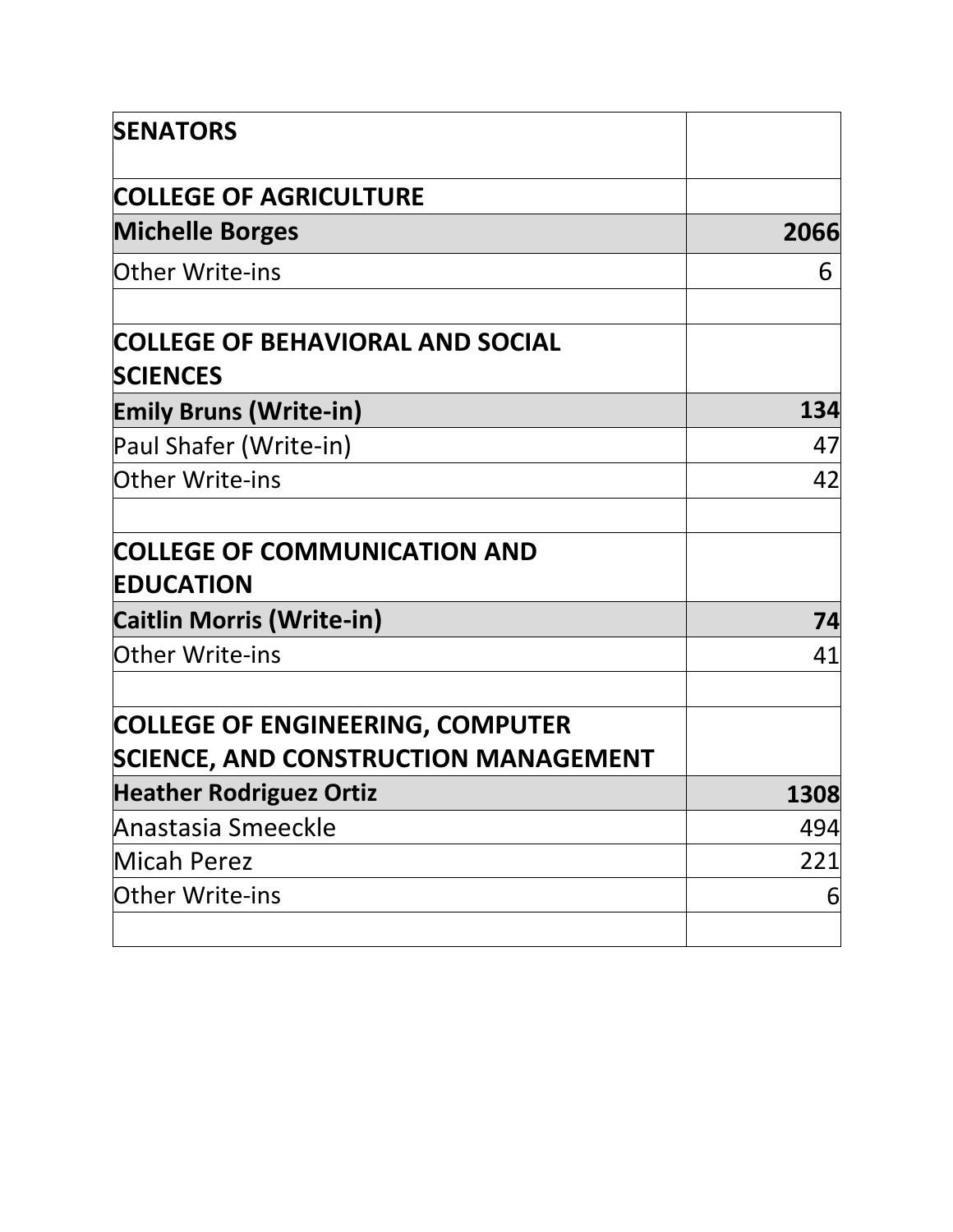| <b>COLLEGE OF HUMANITIES AND FINE ARTS</b> |      |
|--------------------------------------------|------|
| <b>Taryn Burns</b>                         | 1519 |
| Rogelio Davila                             | 840  |
| <b>Jose Calderon</b>                       | 631  |
| <b>Other Write-ins</b>                     |      |
|                                            |      |
| <b>COLLEGE OF NATURAL SCIENCES</b>         |      |
| Nirvana Almada                             | 1469 |
| Kevin Kamm                                 | 656  |
| <b>Other Write-ins</b>                     |      |
|                                            |      |
| <b>COLLEGE OF BUSINESS</b>                 |      |
| <b>Mattea Bertain</b>                      | 2018 |
| <b>Other Write-ins</b>                     | 9    |
|                                            |      |

## **Continued….**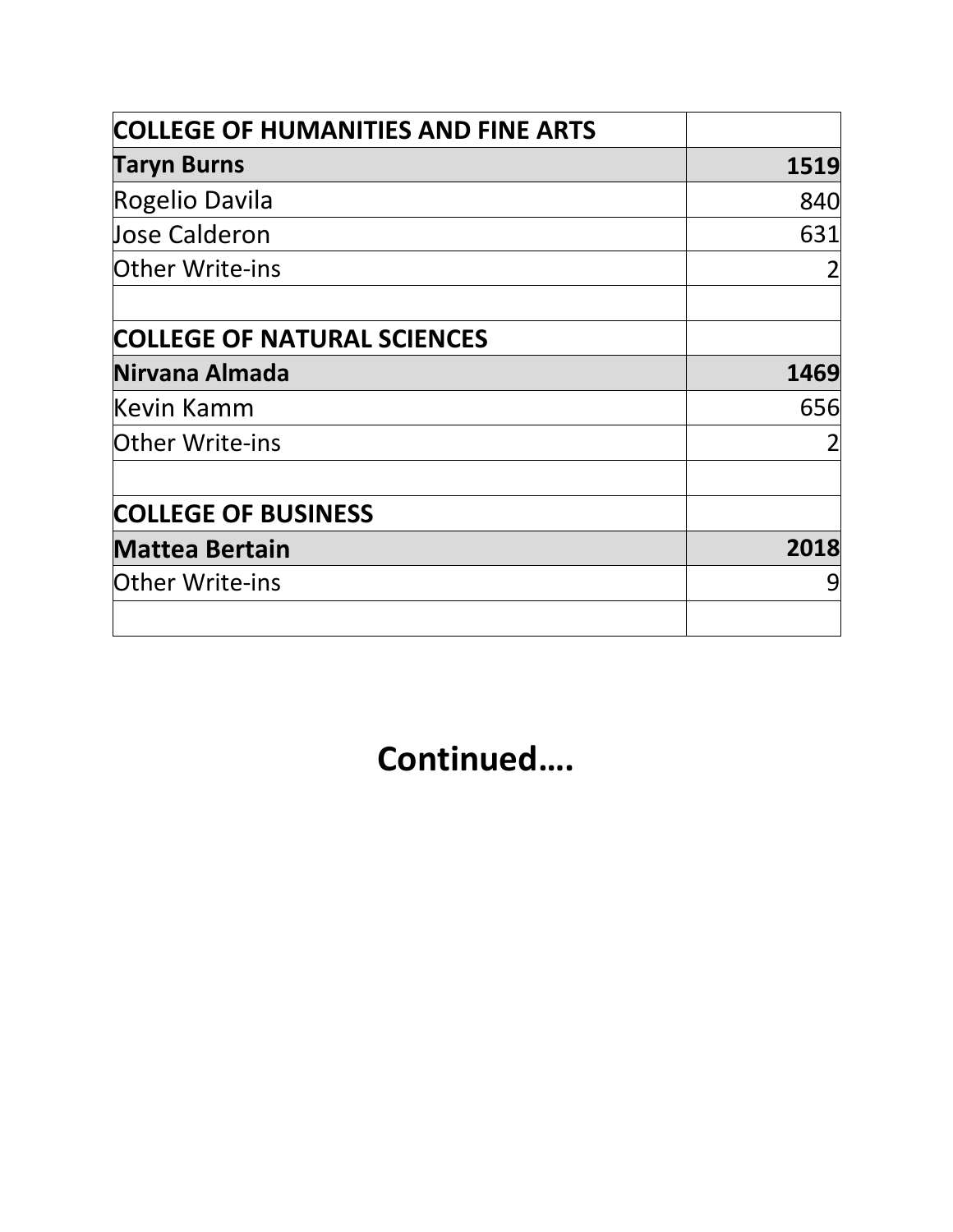### **REVENUE SHARING**

| <b>CLUB/ORGANIZATION</b>                                        | <b>DOLLARS</b> | <b>VOTERS</b> |
|-----------------------------------------------------------------|----------------|---------------|
| Alpha Delta Pi                                                  | 1,412.50       | 109           |
| 1st Generation Collegiate & Proud Student Association           | 1,287.50       | 176           |
| Alpha Phi                                                       | 1,107.50       | 86            |
| Lambda Chi Alpha                                                | 862.50         | 63            |
| Sigma Kappa                                                     | 815            | 64            |
| Gamma Phi Beta                                                  | 810            | 73            |
| Alpha Gamma Delta                                               | 755            | 68            |
| Phi Kappa Tau                                                   | 730            | 55            |
| Sigma Nu                                                        | 725            | 51            |
| <b>Chico State Nursing Club</b>                                 | 690            | 79            |
| Delta Chi                                                       | 680            | 56            |
| Alpha Sigma Phi                                                 | 650            | 47            |
| Kappa Sigma                                                     | 650            | 50            |
| <b>Computer Graphics Club</b>                                   | 645            | 54            |
| Sigma Pi                                                        | 567.50         | 41            |
| Sigma Alpha                                                     | 550            | 48            |
| Community Action Volunteers in Education (CAVE)                 | 527.50         | 59            |
| Christian Challenge                                             | 522.50         | 48            |
| Alpha Omicron Pi                                                | 507.50         | 50            |
| <b>Wildcats 4 Bernie</b>                                        | 492.50         | 65            |
| <b>California Nursing Students Association</b>                  | 482.50         | 59            |
| <b>Chico State Republicans</b>                                  | 482.50         | 60            |
| Chico Snow Team & Club                                          | 445            | 44            |
| <b>CRU</b>                                                      | 407.50         | 41            |
| <b>Black Student Union</b>                                      | 402.50         | 54            |
| Envy Hip Hop Dance Team                                         | 400            | 40            |
| <b>CSU Chico Collegiate FFA</b>                                 | 377.50         | 47            |
| Latinos in Technical Careers (LTC)                              | 377.50         | 40            |
| Chico State Pride                                               | 362.50         | 55            |
| Phi Delta Theta                                                 | 362.50         | 31            |
| Chico State Democratic Club                                     | 350            | 46            |
| National Student Speech Language & Hearing Association (NSSLHA) | 340            | 26            |
| Movimiento Estudiantil Chicanx de Aztlan (MEChA)                | 332.50         | 42            |
| Young Life College Chico                                        | 325            | 33            |
| Delta Sigma Pi                                                  | 320            | 28            |
| Student Association of Social Work SASW (Undergraduate)         | 317.50         | 29            |
| Tau Kappa Epsilon                                               | 307.50         | 29            |
| Latinas in Action                                               | 292.50         | 38            |
| Native American Club                                            | 275            | 34            |
| Phi Chi Theta                                                   | 265            | 21            |
| Alpha Epsilon Pi                                                | 260            | 22            |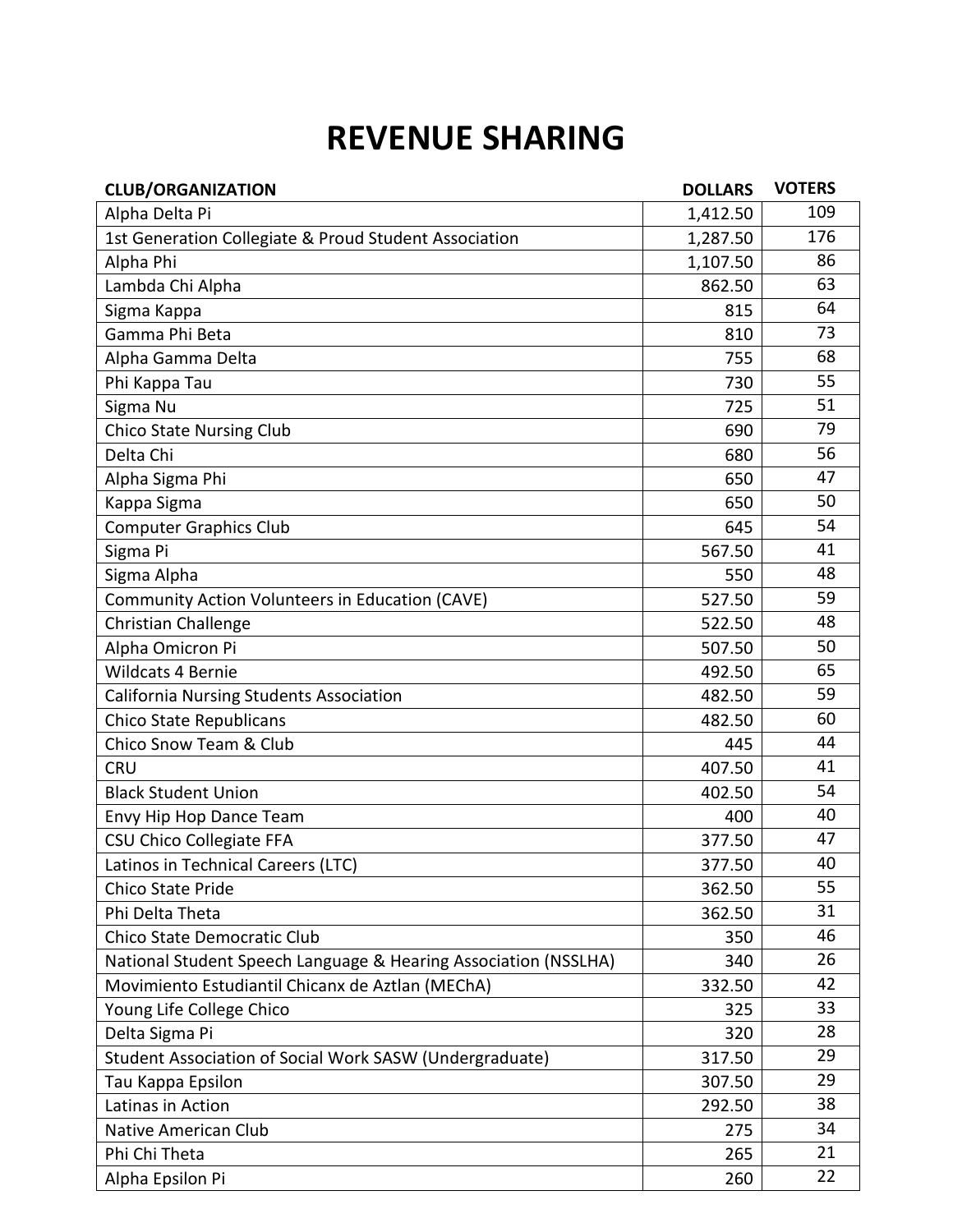| Newman Catholic Center                                      | 257.50 | 29 |
|-------------------------------------------------------------|--------|----|
| <b>Wildcat Gaming</b>                                       | 255    | 28 |
| Womxn of Agriculture - CSU, Chico                           | 255    | 36 |
| <b>Student Veteran Organization</b>                         | 252.50 | 28 |
| <b>Association for Women in Business</b>                    | 245    | 31 |
| <b>Student California Teachers Association (SCTA)</b>       | 242.50 | 25 |
| Phi Alpha Theta                                             | 210    | 20 |
| American Assembly for Men in Nursing                        | 207.50 | 24 |
| Anthropology Graduate Student Association                   | 207.50 | 15 |
| <b>Criminal Justice Student Association</b>                 | 207.50 | 23 |
| Young Cattlemans Association of Chico State                 | 207.50 | 28 |
| Psi Chi- International Honor Society in Psychology          | 205    | 25 |
| Leaders Educating for the Advancement of Dreamers           | 202.50 | 25 |
| Momentum Choreography Collective                            | 202.50 | 24 |
| Pre-Veterinary Club at CSU, Chico                           | 202.50 | 24 |
| Alpha Gamma Rho                                             | 190    | 17 |
| <b>Health Professionals Association (HPA)</b>               | 190    | 21 |
| Dirt Riders of Chico State                                  | 187.50 | 16 |
| Circle K International                                      | 185    | 15 |
| Chico State Women in Construction                           | 177.50 | 15 |
| <b>Pre-Medical Association</b>                              | 175    | 23 |
| Society of Women Engineers                                  | 175    | 24 |
| Child Development Lab (CDL)                                 | 167.50 | 29 |
| <b>Engineers for Alternative Energy</b>                     | 167.50 | 17 |
| Student Affiliates of the American Chemical Society (SAACS) | 167.50 | 16 |
| American Marketing Association  <br>Chico                   | 165    | 18 |
| <b>Chinese Students and Scholars Association</b>            | 165    | 12 |
| Men's Basketball                                            | 165    | 16 |
| Child Development Student Association                       | 162.50 | 21 |
| <b>Omicron Theta Epsilon- Biology Honors Society</b>        | 162.50 | 15 |
| The Management Club                                         | 162.50 | 16 |
| Recreation Hospitality and Parks Society (RHAPS)            | 160    | 17 |
| <b>Accounting Society</b>                                   | 157.50 | 17 |
| <b>Ballroom Dance Club</b>                                  | 155    | 20 |
| <b>National Association for Music Education</b>             | 152.50 | 15 |
| <b>Central Americans for Empowerment</b>                    | 147.50 | 16 |
| InterVarsity Christian Fellowship                           | 147.50 | 16 |
| Usr <sub>0</sub>                                            | 147.50 | 19 |
| German Club                                                 | 145    | 16 |
| <b>Chico For Animal Rights</b>                              | 142.50 | 23 |
| Lambda Theta Phi                                            | 142.50 | 12 |
| Chico Rocketry and Aerospace Club                           | 140    | 14 |
| Masters of Social Work Student Association (MSW)            | 140    | 16 |
| Sigma Chi                                                   | 140    | 14 |
| National Society of Black Engineers (NSBE)                  | 137.50 | 12 |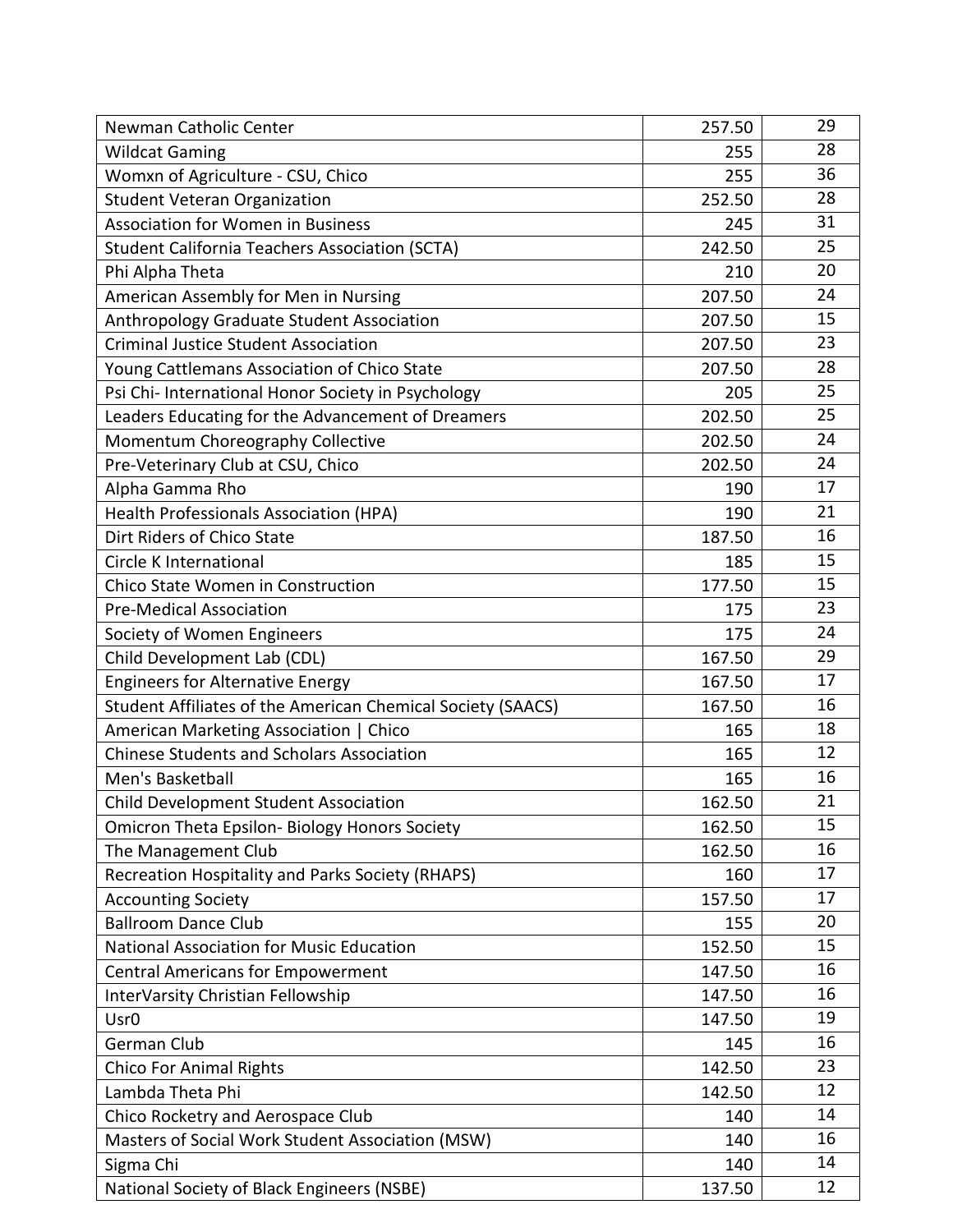| American Society of Civil Engineers                              | 135    | 14             |
|------------------------------------------------------------------|--------|----------------|
| Biomedical Engineering & Biotechnology                           | 135    | 14             |
| Lambda Theta Nu                                                  | 132.50 | 12             |
| <b>Photo Imaging Club</b>                                        | 132.50 | 18             |
| Teaching International Languages Student Association (TILSA)     | 132.50 | 11             |
| Upsilon Pi Epsilon (UPE)                                         | 130    | 17             |
| <b>Association for Computing Machinery</b>                       | 127.50 | 16             |
| <b>Chico Barbell Club</b>                                        | 127.50 | 13             |
| Chico State Students for Trump                                   | 127.50 | 21             |
| CSU, Chico Upward Bound                                          | 127.50 | 15             |
| <b>Hmong Student Association</b>                                 | 127.50 | 14             |
| Lambda Theta Alpha                                               | 127.50 | 11             |
| The Digital Filmmakers Guild                                     | 127.50 | 16             |
| Crop Science and Horticulture Club                               | 125    | 17             |
| Eta Mu Theta                                                     | 125    | 10             |
| <b>KCSC</b>                                                      | 120    | 15             |
| Nutrition and Food Science Association (NFSA)                    | 117.50 | 14             |
| <b>Theatre Arts Club</b>                                         | 117.50 | 16             |
| <b>Council of Graduate Students</b>                              | 115    | 12             |
| Filipino American Student Organization (FASO)                    | 115    | 13             |
| Gamma Zeta Alpha                                                 | 110    | 11             |
| <b>Investor's Club</b>                                           | 110    | 10             |
| Pre-Law Society                                                  | 110    | 12             |
| <b>SAP Club</b>                                                  | 110    | 11             |
| Hillel/Jewish Student Union                                      | 105    | 14             |
| Association for Computing Machinery - W                          | 102.50 | 12             |
| Epsilon Sigma Rho                                                | 102.50 | 10             |
| Design Build Institute of America                                | 100    | 8              |
| Chico State 3D Printing and Additive Manufacturing Club          | 97.50  | 9              |
| <b>Expressions Chico State Dance Team</b>                        | 97.50  | 9              |
| Physical Education Teacher Education/ Adapted Physical Education | 97.50  | 12             |
| <b>Just Unity Sistas</b>                                         | 95     | 15             |
| <b>Business Information Systems Society</b>                      | 92.50  | 11             |
| <b>Collegiate Sheepherders Association</b>                       | 92.50  | 9              |
| Delta Xi Phi                                                     | 92.50  | 10             |
| Earthquake Engineering Research Institute CSUC Student Chapter   | 92.50  | 9              |
| LoveBug                                                          | 92.50  | 9              |
| <b>Project Management Group</b>                                  | 92.50  | 8              |
| California Waterfowl Association (CWA)                           | 90     | 11             |
| <b>Art History Collective</b>                                    | 87.50  | 10             |
| Chico Health Administration Club                                 | 87.50  | 10             |
| Upsilon Kappa Delta                                              | 87.50  | 9              |
| <b>Exercise Physiology Majors Club</b>                           | 85     | 12             |
| Institute of Electrical and Electronic Engineers                 | 82.50  | 7              |
| Sigma Omega Phi                                                  | 80     | $\overline{7}$ |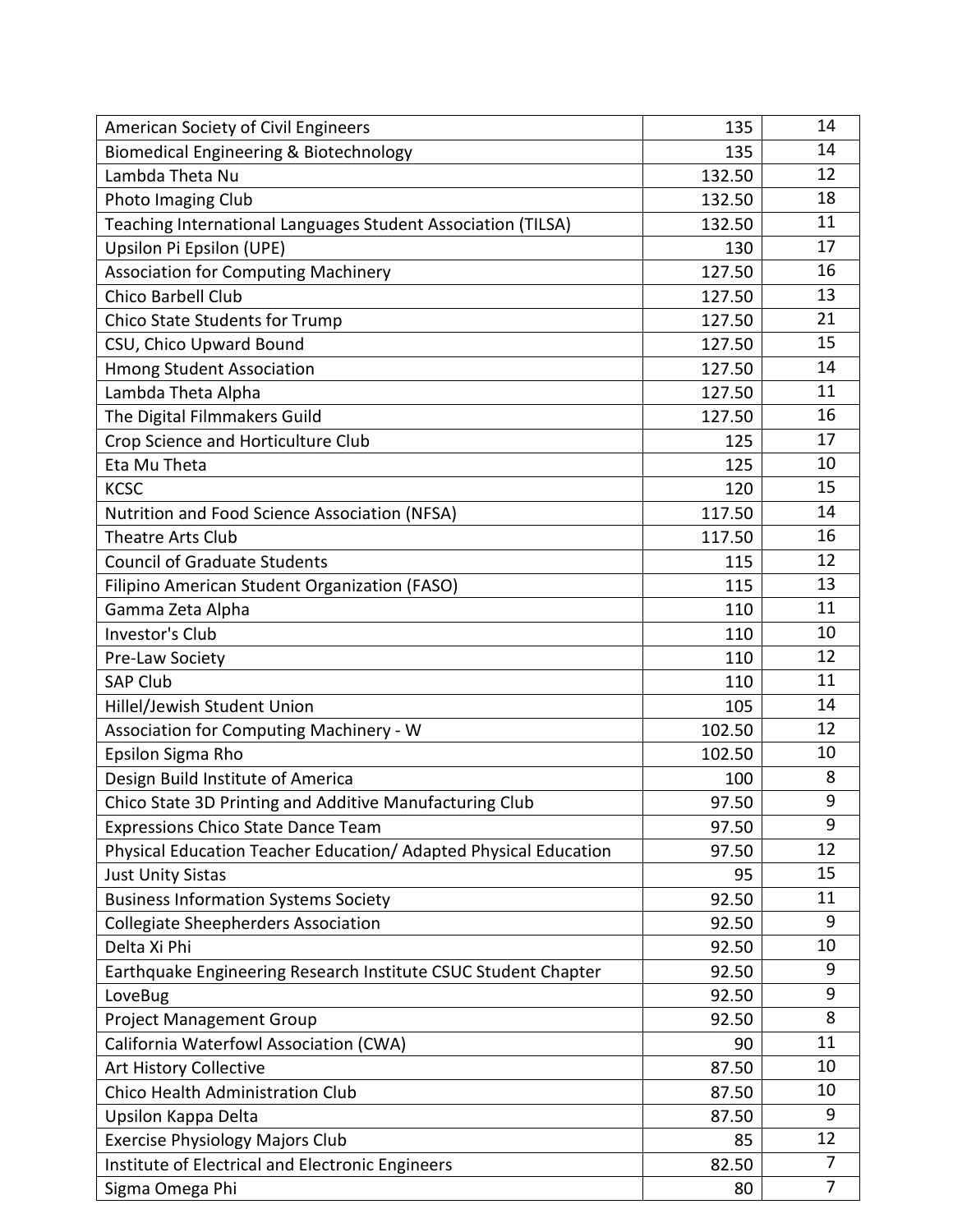| <b>Students for Diplomatic Solutions</b>                 | 77.50 | 7              |
|----------------------------------------------------------|-------|----------------|
| Alpha Zeta Eta                                           | 75    | 8              |
| <b>Audio Engineering Society</b>                         | 75    | $\overline{7}$ |
| Chico State Political Science Society                    | 75    | 12             |
| Operation and Supply Chain Management Club               | 75    | $\overline{7}$ |
| Phi Sigma Tau                                            | 75    | 6              |
| Pi Sigma Alpha                                           | 75    | 8              |
| <b>Chico State Meditation Club</b>                       | 70    | $\overline{7}$ |
| IEEE - Eta Kappa Nu                                      | 70    | 8              |
| Society for Human Resource Management CSU, Chico Student | 70    | $\overline{7}$ |
| Chapter                                                  |       |                |
| <b>Material Research Society</b>                         | 67.50 | 8              |
| Society of Physics Students                              | 67.50 | 6              |
| Pre-Physicians Assistant Club                            | 65    | 5              |
| Sociological Association of Chico State (SACS)           | 65    | 10             |
| CSU, Chico Rangeland Management Club                     | 62.50 | 9              |
| Fellowship of Christian Athletes                         | 62.50 | 9              |
| <b>Chico Anthropological Society</b>                     | 60    | 9              |
| <b>Fashion Wannabeez</b>                                 | 55    | 8              |
| <b>National Science Teachers Association</b>             | 55    | 6              |
| Pi Sigma Epsilon                                         | 52.50 | 6              |
| <b>Art Education Club</b>                                | 50    | 9              |
| Nu Alpha Kappa                                           | 50    | 5              |
| Women in Concrete                                        | 50    | 8              |
| Digital Media Club                                       | 47.50 | $\overline{7}$ |
| Grupo Folclórico Sangre de mi Tierra de Chico State      | 47.50 | $\overline{7}$ |
| Cheer Team                                               | 42.50 | 4              |
| Japanese Animation Club of Chico State (JAC)             | 42.50 | 4              |
| Sigma Tau Delta                                          | 42.50 | 4              |
| English Graduate Student Council                         | 40    | 4              |
| <b>National Band Association</b>                         | 40    | 6              |
| <b>Ceramics Art Student Association</b>                  | 37.50 | 5              |
| Pi Kappa Delta                                           | 37.50 | 3              |
| American Concrete Institute - Student Chapter            | 35    | 3              |
| Young Americans For Liberty                              | 35    | 4              |
| <b>Chico Printmaking Club</b>                            | 32.50 | 4              |
| Painting and Drawing Club                                | 32.50 | 6              |
| Promoting Achievement Through Hope                       | 32.50 | 4              |
| Zeta Sigma Chi                                           | 32.50 | 4              |
| Comparative Religion and Humanities Society              | 30    | $\overline{2}$ |
| <b>Graduate Business Association</b>                     | 30    | 3              |
| <b>Mechanical Contractors Association (MCA)</b>          | 30    | $\overline{2}$ |
| The National Society of Leadership and Success           | 27.50 | 5              |
| Society of Plastics Engineers                            | 25    | 3              |
| American Society of Mechanical Engineers                 | 22.50 | 4              |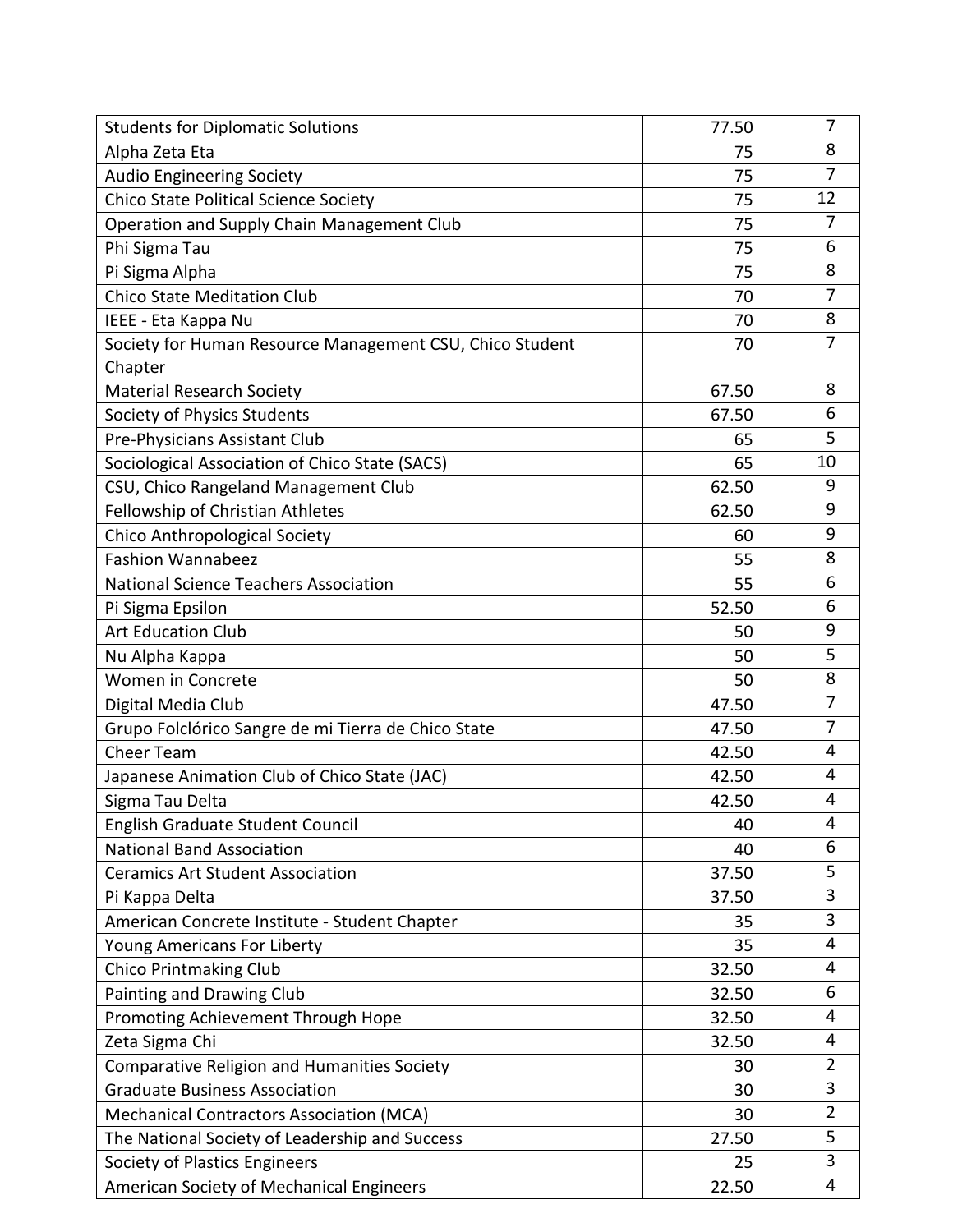| Associated General Contractors, Student Chapter                | 22.50    | $\overline{2}$ |
|----------------------------------------------------------------|----------|----------------|
| <b>CALMENA</b>                                                 | 22.50    | $\overline{2}$ |
| Greek Legacy                                                   | 22.50    | 4              |
| <b>AIGA Chico</b>                                              | 20       | 3              |
| Beta Alpha Psi                                                 | 20       | 3              |
| Chi Alpha CSU Chico                                            | 20       | $\overline{2}$ |
| Chico State Men's Club Golf                                    | 20       | 3              |
| <b>Student Composers Forum</b>                                 | 17.50    | 3              |
| Phi Sigma Iota                                                 | 15       | 1              |
| <b>Civil Engineering Honor Society</b>                         | 12.50    | 2              |
| <b>International Neighbors</b>                                 | 7.50     | 1              |
| <b>Wildcats for Civil Liberties Union</b>                      | 7.50     | 1              |
| Sculpture Club                                                 | 5        | 1              |
| Bhagat Puran Singh Health Initiative                           | $\Omega$ | $\Omega$       |
| Golden Key International Honor Society                         | $\Omega$ | $\Omega$       |
| IOTA IV Chapter of Sigma Lambda Chi International Construction | $\Omega$ | O              |
| <b>Honor Society</b>                                           |          |                |
| Phi Beta Sigma                                                 | $\Omega$ | $\Omega$       |
| Total                                                          | 38,025   | 2535           |